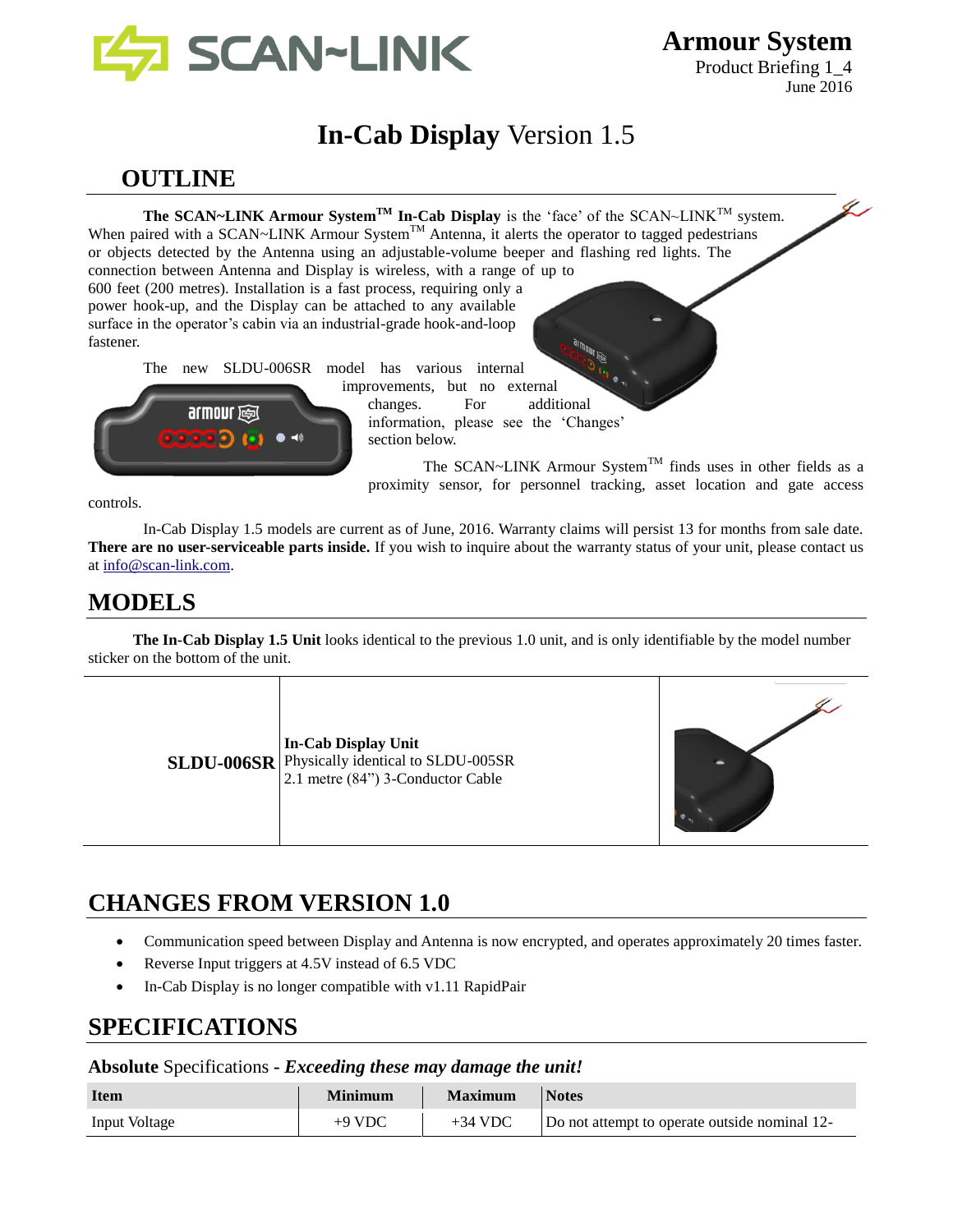

# **Armour System**

Product Briefing 1\_4

|                                   |                 |                |                     | $_{\text{Luna}}$ 2016 |
|-----------------------------------|-----------------|----------------|---------------------|-----------------------|
| <b>Item</b>                       | <b>Minimum</b>  | <b>Maximum</b> | <b>Notes</b>        |                       |
|                                   |                 |                | 28VDC               |                       |
| <b>Operating Temperature</b>      | $-20^{\circ}$ C | $50^{\circ}$ C |                     |                       |
| <b>Storage Temperature</b>        | $-30^{\circ}$ C | $80^{\circ}$ C |                     |                       |
| <b>Ingress Protection</b>         | IP52            |                | Indoor Use Only     |                       |
| <b>Reverse Polarity Protected</b> | <b>Yes</b>      |                | 100V/20A            |                       |
| Voltage Spike Withstand           | 75V @ 5A        |                | $<$ 3ms -600V/+400V |                       |

### **Physical** Specifications

| <b>Item</b>                         | Metric (mm)      | Imperial (in)   | Notes                                  |
|-------------------------------------|------------------|-----------------|----------------------------------------|
| Height                              | $35 \text{ mm}$  | 13/8"           |                                        |
| Length                              | $75 \text{ mm}$  | 3"              |                                        |
| Minimum Install Depth               | $95 \text{ mm}$  | $3 \frac{3}{4}$ | Clearance for wire bend                |
| Width                               | $100 \text{ mm}$ | 4"              |                                        |
| Cable Length (SLDU-006SR)           | $2130$ mm        | 84"             | Last 3" (75 mm) are stripped back      |
| Hook-and-Loop Thickness             | $5 \text{ mm}$   | $1/4$ "         |                                        |
| Casing                              | <b>Black ABS</b> |                 | UL945VA Rated                          |
| Cable Specs (SLDU-006SR)            | 3-Wire, 18ga.    |                 | <b>Bare Wire</b>                       |
| Min. Install Distance from Operator | $200 \text{ mm}$ | 8"              |                                        |
| Beeper Min Volume                   | $88\pm1$ dBa     |                 | Measured $\omega$ 200 mm (8"), Typical |
| Beeper Max Volume                   | 99 $\pm$ 1 dBa   |                 | Measured $@$ 200mm (8"), Typical       |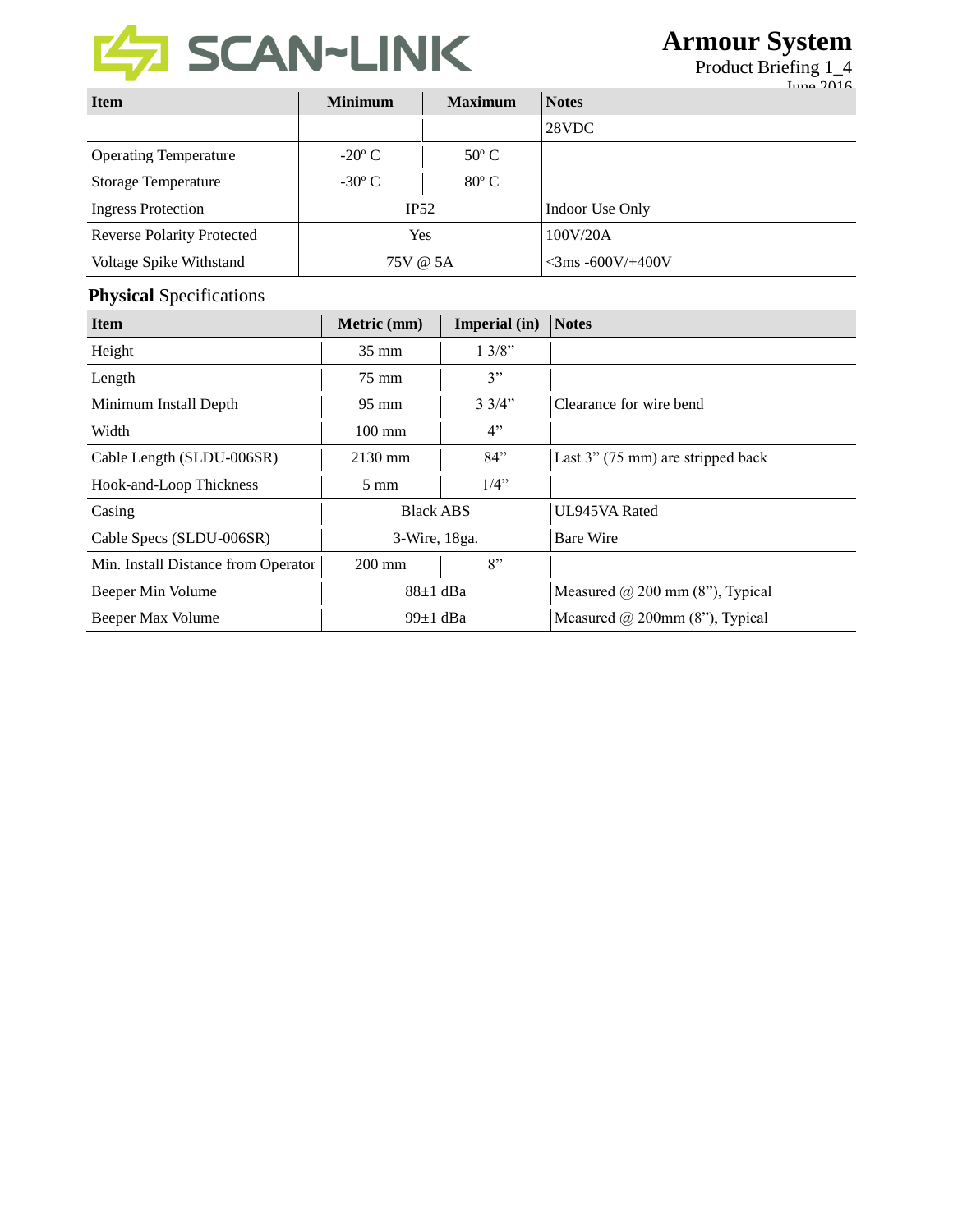

Product Briefing 1\_4 June 2016

### **Electrical** Specifications

| <b>Item</b>                          | <b>Minimum</b>   | <b>Maximum</b> | <b>Notes</b>                   |
|--------------------------------------|------------------|----------------|--------------------------------|
| Nominal Input Voltage (VCC)          | $+12$ VDC        | $+28$ VDC      |                                |
| Input Current @ 12 VDC               | $120 \text{ mA}$ |                | Nominal                        |
| Input Current @ 24 VDC               | $60 \text{ mA}$  |                | Nominal                        |
| <b>Recommended External Fuse</b>     | 1A               |                |                                |
| <b>Internal Fuse</b>                 | 1.5A             |                | Auto-resetting                 |
| <b>Fault/Detection Relay Current</b> |                  | 2A             |                                |
| Reverse Input Trigger Voltage*       | 4.5 VDC          | <b>VCC</b>     | Opto-isolated                  |
| Reverse Input Current Draw*          | $1.5 \text{ mA}$ | 6 mA           | <b>Resistor</b> limited        |
| Wireless Link Frequency              | 2400 MHz         | 2483MHz        | North American unlicensed band |
| Industry Canada ID                   | 9084A-SM220      |                | Under Synapse Wireless Inc.    |
| FCC ID                               | U90-SM220        |                | Under Synapse Wireless Inc.    |

### **Reverse Trigger** Note

The Reverse Trigger (Orange) wire may be *optionally* tied to a reverse signal and used in place of the Antenna's reverse signal. *However*, operation in this mode requires additional configuration with RapidPair<sup>TM</sup> and has no function whatsoever until the appropriate settings are changed.

### **Cable** Specifications

| Power<br>Cable | <b>Red Wire Power Supply</b>     | <b>Always</b> | $VCC (+12-28VDC)$        |
|----------------|----------------------------------|---------------|--------------------------|
|                | <b>Black Wire Power Supply</b>   | <b>Always</b> | VDD (-) Equipment Ground |
|                | <b>Orange Wire Reverse Input</b> | <b>Always</b> | <b>Reverse Input</b>     |

### **Compatibility** Specifications

| $RapidPair^{TM}$ | RapidPair 2.0 Dongle Only |
|------------------|---------------------------|
| Antenna          | Antenna $v1.5$ or $v2.0$  |